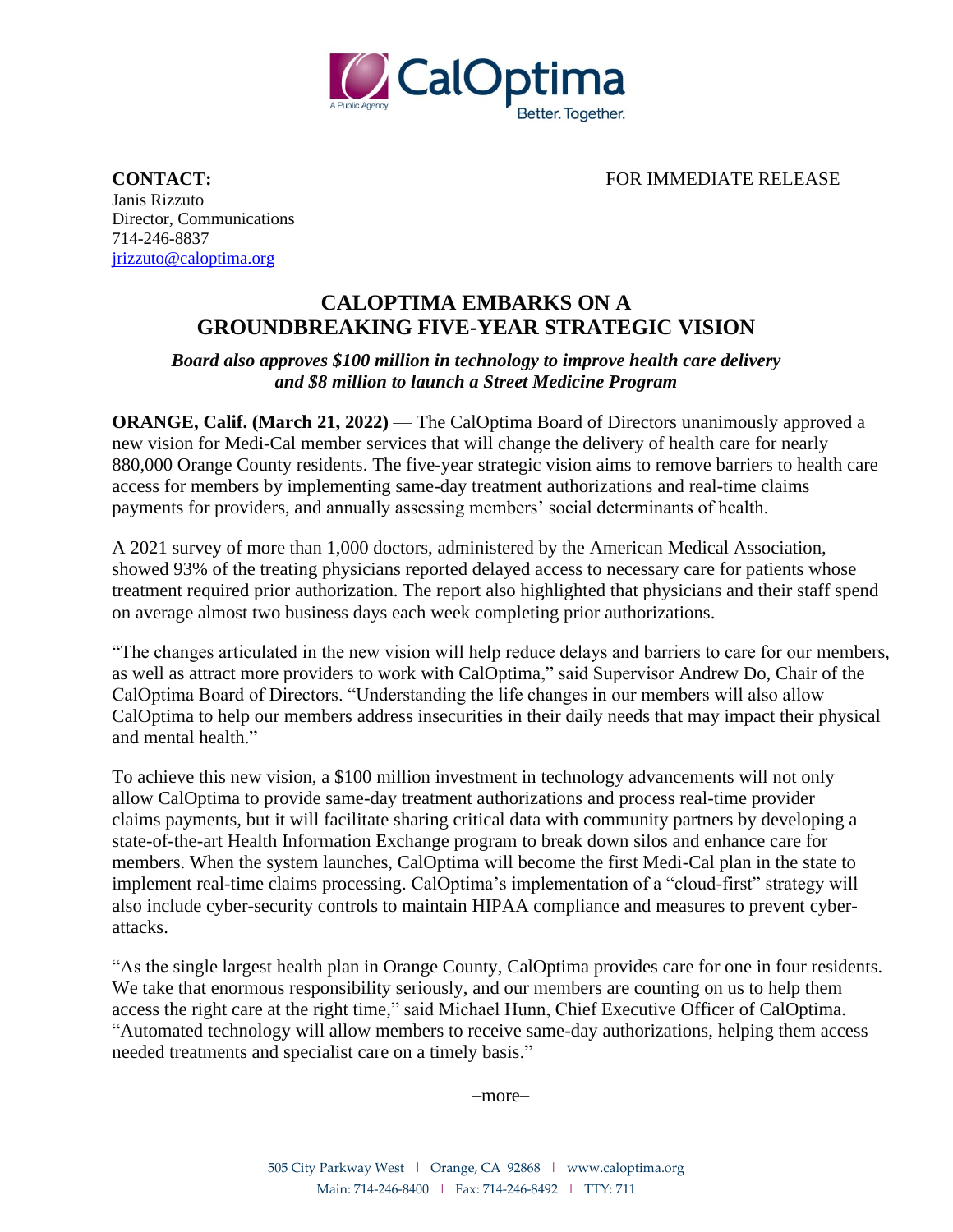In response to the growing health care crisis among the homeless population, CalOptima and other agencies joined to form the Orange County Interagency Council on Homeless Health Care (OCICHHC) in December 2021. In conjunction with this partnership, CalOptima plans to launch the Street Medicine Program to support Medi-Cal members who are experiencing homelessness. Street Medicine will include health and social services designed to meet individuals where they are to reduce or eliminate barriers to care and follow-up services.

Street Medicine providers will work with CalOptima's current Clinical Field Teams, outreach workers and mobile teams to address the needs of this population, linking them to a medical home in order to prevent emergency department utilization as well as progression of untreated health conditions that may result in mortality.

In recognition of the growth and evolution of CalOptima, the Board-approved new mission and five-year vision statement are as follows:

- Mission: To serve member health with excellence and dignity, respecting the value and needs of each person.
- Vision: By 2027, remove barriers to health care access for our members, implement same day treatment authorizations and real-time claims payments for our providers, and annually assess members' social determinants of health.

## **About CalOptima**

A county organized health system, CalOptima provides publicly funded health care coverage for low-income children, adults, seniors and people with disabilities in Orange County, California. CalOptima's mission is to serve member health with excellence and dignity, respecting the value and needs of each person. In total, CalOptima serves nearly 880,000 members with a network of more than 10,400 primary care doctors and specialists as well as 41 acute and rehab hospitals.

## **Additional Quotes From CalOptima Board Members**

"I commend CalOptima for being a leader in Orange County health care by making this transformational investment in technology. Hundreds of thousands of our most vulnerable members will be able to access the follow-up care they need without delays, and that will be a game-changer for the health of our community as a whole."

—Clayton Corwin, Vice Chair, CalOptima Board of Directors, and President, StoneCreek Company

"The health care crisis among our homeless population has been a significant challenge. However, we are moving in a proactive direction by forming the Street Medicine team, which will assist our Medi-Cal members who are experiencing homelessness. A vast majority of our homeless Medi-Cal members lack access to medical care, and this team will help address the need by eliminating barriers and linking them to much needed medical care and social services. My hope is that this initiative will help reduce the number of mortalities among the homeless population."

—Supervisor Doug Chaffee, Chairman, Orange County Board of Supervisors, and CalOptima Board Member

–more–